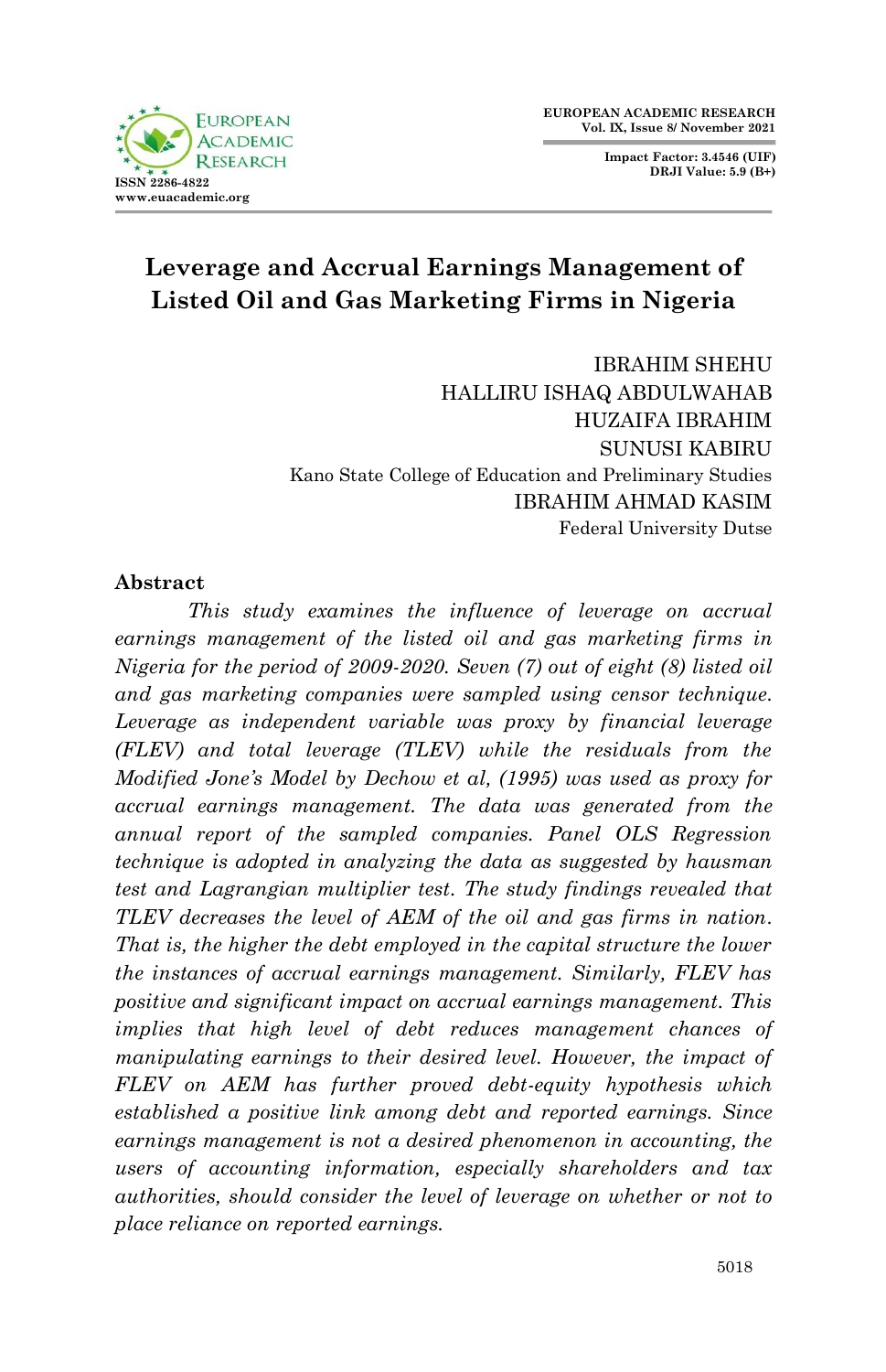**Keywords:** Leverage, Accrual Earnings Management, Oil and Gas Marketing Companies

# **1. INTRODUCTION**

Reported accounting earning, as one of the important tool for measuring efficiency in the use of available resources by the management, is a dominant factor that determine the various firm's decision on investment, financing, dividend and liquidity. Since management performance is measured based on the reported earnings, they device a means for altering accounting numbers to a desired level that will improve their efficiency and effectiveness in the eyes of users of accounting information (Ge & Kim, 2014). The management does take advantage of loopholes in the Generally Accepted Accounting Principles (GAAPs) or by altering real transactions like cost of research and development to achieve a desired level of income. However, managers carryout earnings management to meet one or all of the three earnings target, that is;avoiding reporting an earnings decline, avoiding reporting a loss, and avoiding failing to meet analyst's earnings forecasts.

Managers employ a number of earnings manipulation techniques to either maximize profit or to minimize cost. For instance, cookie jar approach emphasizes that corporation over estimates expenses in the present time for the purpose of managing earnings. However, if actual expenses happen to be less than estimates, then the gap can be utilized to cookie jar when the firm need to upsurge earnings (Rahman, Moniruzzaman & Sharif, 2013). Healy and Whalen (1999) appealed that the accounting profession should look up at areas where standards could be modified so as to reduce the activities of manipulating earnings that could jeopardize customer confidence. Since the time when world experienced worst financial scandals such as Enron (2001), WorldCom (2004), Cadbury (2007), which led investors to discredit financial statement information, there is still increasing need to look up for indicators of earnings reliability (Usman &Yero 2012). Mamedoya, (2008) believed that, leverage accelerates the level of EM and influence its performance to stakeholders. Similarly, leverage also stands for equity in firms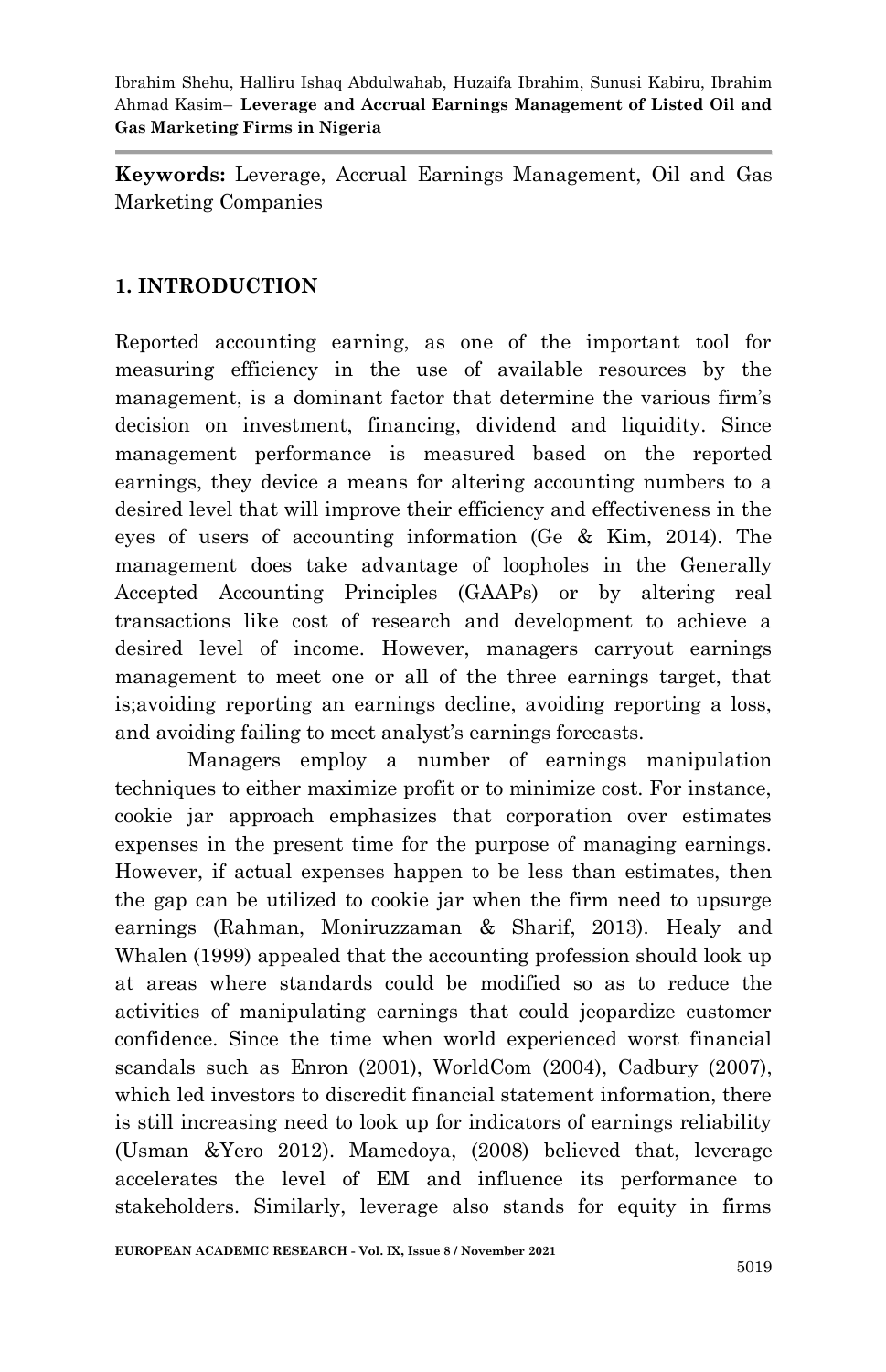capital mix and positively enhance EM (Wang & Lin, 2013). Moreover, Ardison, Martinez and Galdi (2012) argued that, Leverage promotes the capacity of firm's manager's behavior toward increasing earnings. In the recent two decades, number of worst corporate accounting scandals (such as waste management scandals 1998, Enron scandal 2001, WorldCom 2002, Tyco scandals of 2002 among others) resulted to huge lost to shareholders and employees as a result of inflating financial records by the responsible accounting officers of these respective corporations in USA. These financial scandals have been identified with oil firms in Nigeria in which about 24 billion naira credit allocated to various firms were not found in the financial statements (Chukwenedu, 2013). This was the result of taking advantage of discretionary powers and/ or ambiguities in the Generally Accepted Accounting Principles (GAAP) to manage earnings for some personal gains. Managers, however, manipulate real activities to achieve certain level of earnings to the expense of other stakeholders (Healy &Wahlen, 1999 and Llukani, 2013). Hence, the study examines the influence of leverage on accrual earnings management (AEM) of listed oil and gas firms in Nigeria.

# **2. REVIEW OF LITERATURE**

Much empirical evidence suggests that Earnings Management (EM) is a common phenomenon. As such, it is defined as the use of managements' judgment in financial reporting that involved framing financial transactions in such a way that mislead some stakeholders in making a sound and reliable business decision and or influencing contractual outcomes that depend on reported earnings (Healy &Wahlen, 1999). Several studies have examined the impact of financial leverage on accruals earning management with divergent findings for example, Ujah and Brusa (2014) shows that financial leverage decreases firms earnings. Veronica (2015) Investigate the impact of financial leverage on earnings management using accruals and they found insignificant relationship between financial leverage and accrual earnings management. Wiyadi et al. (2015) shows that leverage and profitability has no effect on earnings management in both indexes. They found no effect of leverage on earnings management, as a result, their result need to be tested over again. In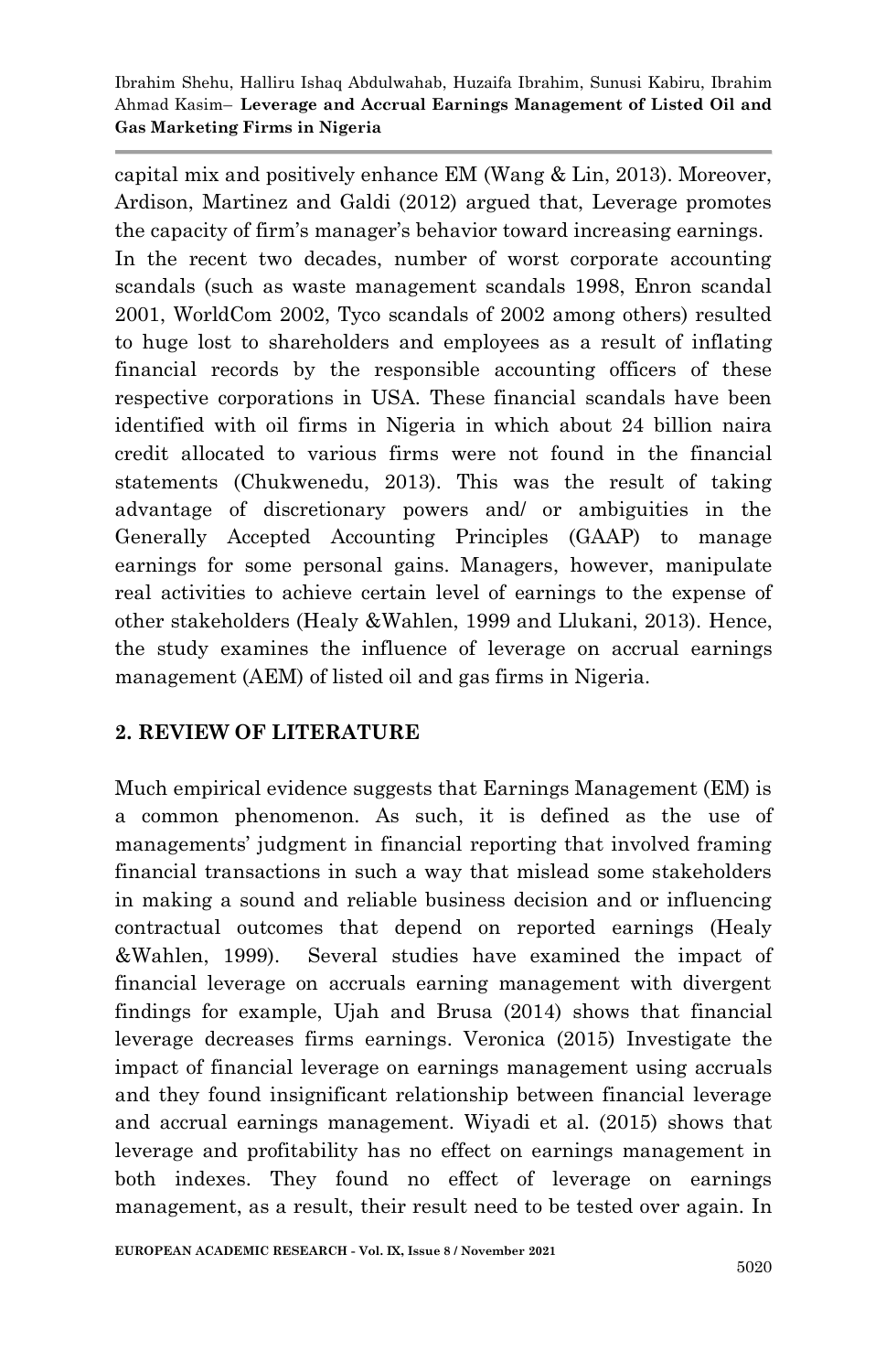the same vein, Vakilifard and Mortazavi (2016) and Widiatmoko and Mayangsari (2016), found that financial leverage reduce accrual-based earnings management. It shows that as leverage increase managers find it very difficult to manipulate earnings due excessive control by the debt providers. Total leverage on one hand, has been seen as one of the crucial influence on the accrual earnings management. Obeidat (2016) shows a significant positive relationship between total leverage and accrual earnings management. This finding reveals that higher leverage means more capacity to enhance earnings to the position that best suit the debt providers. But Widiatmoko and Mayangsari (2016) discovered an inverse link among leverage and accrual earnings though the relationship is insignificant. The result of this study indicates an inverse relationship as debt to equity ratio increases possibilities of managers to manage earnings reduces. Racheal, Chelichi and Raymond (2017) in their study demonstrated that leverage shocks accelerates level of earnings in Nigeria. Based on the reviewed literature linkage among leverage and earnings management exist. However, very few studies are done in Nigeria. Therefore, the study examines the influence of leverage on accrual earnings management in Nigeria's listed oil and gas firms.

# **3. METHODOLOGY AND MODEL SPECIFICATION**

The research design used for this study is ex-post factor research design which is the use of historical data to make decision or judgment. The logic behind selecting non-survey research design is that all the variables (leverage and earnings management strategies) are sourced from the annual report of the oil and gas firms on the floor of the Nigerian stock exchange. The population of the study comprises of all the eight (8) Oil and Gas marketing firms that were listed on the floor of Nigerian stock exchange as at  $31<sup>st</sup>$  December, 2020. The study employs censoring sampling technique which led to reduction of Oando Plc from the population as the company failed to produce financial statement for 2019 and 2020 due some legal issues. The study used the following variable Accrual earning management (Abnormal accruals), Financial Leverage (Total Interest Bearing Liabilities to Total Assets.), Total Leverage (Total Debt/ Total Assets), Firm growth (percentage changes of annual growth in total sales of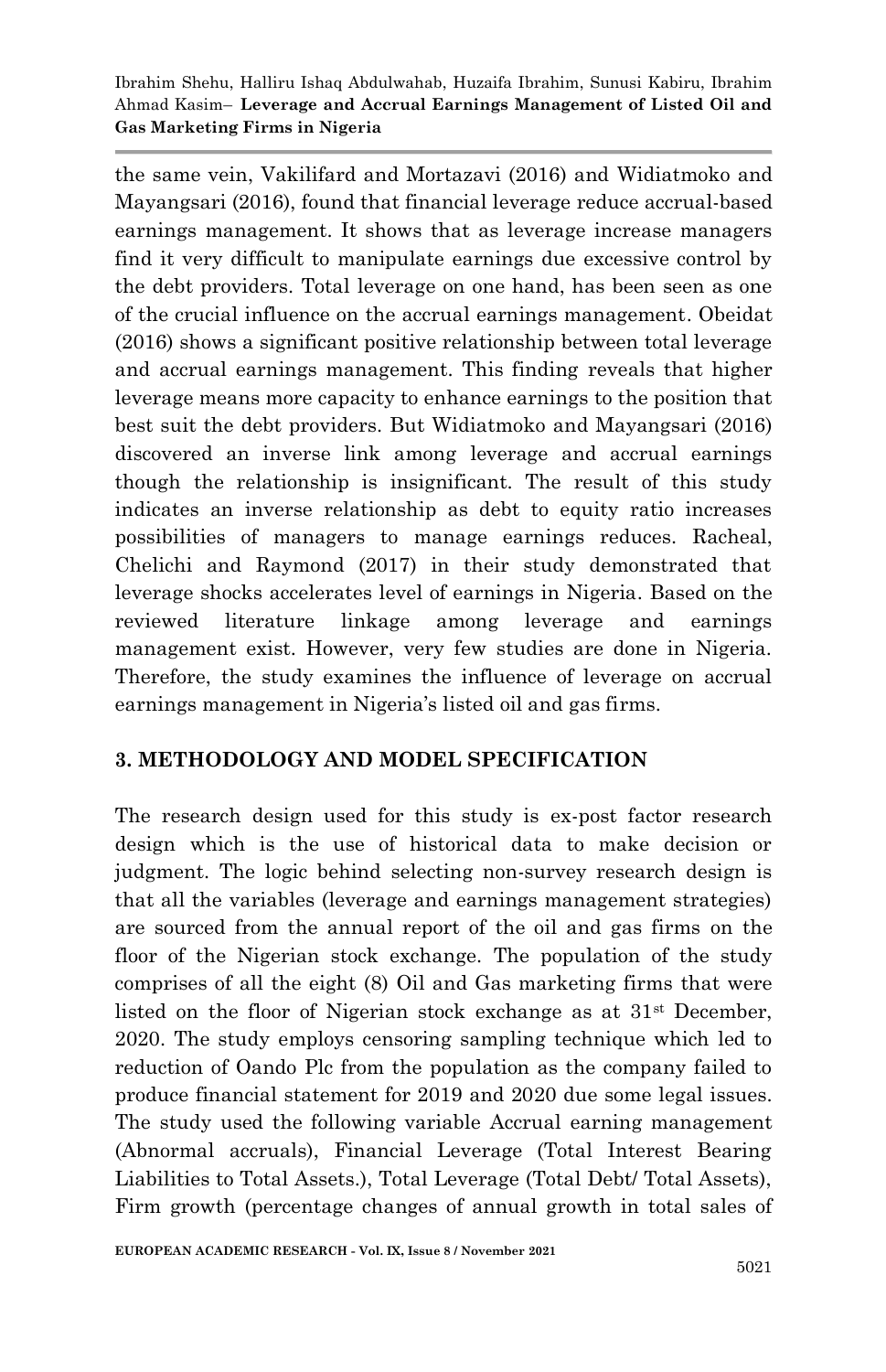the firm at current year) and Interest expense (interest expenses divided by total debt).

#### **3.1 Specification of the model**

The study used a modified model by Zamri (2013) and it is expressed in equation (1)

 $AEM^{it} = \alpha_0 + \beta_1 FLEV^{it} + \beta_2 TLEV^{it} + \beta_3 FGROTH^{it} + \beta_4 INTEXP^{it} + \mu_t (1)$ 

Where: AEM= accurual earning management FLEV = Financial Leverage TLEV = Total Leverage FGROWTH = Firm Growth INTEXP = Interest Expense  $\mu_t$  = Error term.

From the prior literatures, the current study is expected to establish an inverse relationship between the dependent and the independent variables. This is because, from the experience of what happened between Access bank and African petroleum plc in 2009 many lending institutions have come up with tied debt covenants that will ensure safe return of their resources. In line with this the current study expect that the higher the leverage the lower the possibility of management to manage accrual earnings management. Hence, the study employed panel regression method for the model estimation. Similarly, hausman test was conducted in order to be specific on the rightful technique for the estimation. Moreover, the study conducted various validation tests to ensure stability of the model.

# **4. RESULT**

Under this section, validation tests were conducted and the outcome reveals that the model is free from econometric problems. Finally, after hausman test the study interpreted initial OLS regression. Table 1 illustrates the statistical nature of the data. It shows that the average accrual earnings management was -0.313 SD of 1.018 indicating that the mean value by 1.018 proving a wide dispersion between the mean value and standard deviation. The min and max instances of AEM are -2.062 and 6.279 respectively. Similarly, the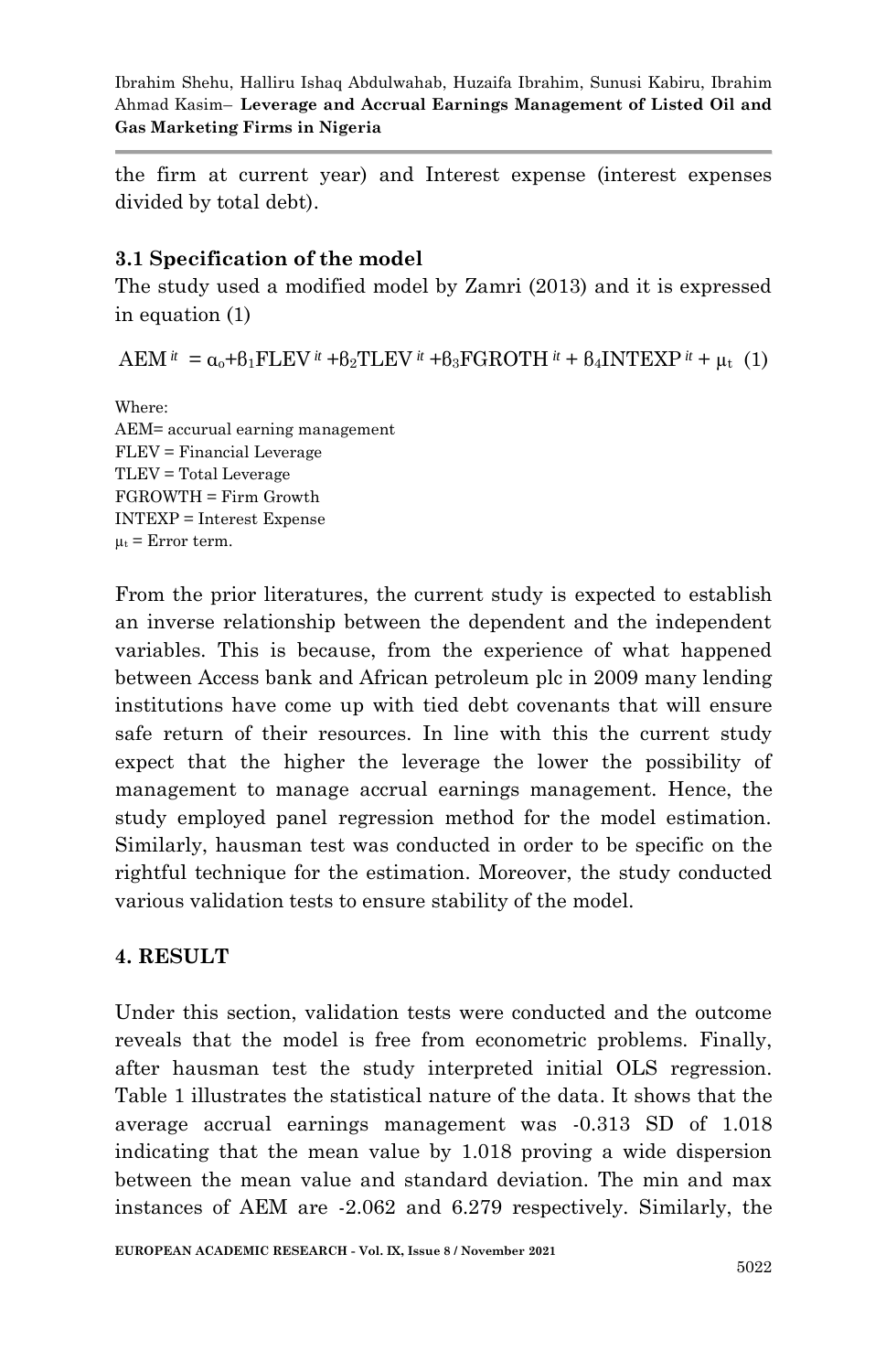mean value and standard deviation of total leverage stood at 0.7234 and 0.2691 respectively, indicating that 72% of capital employed by the companies is sourced from debt. However, the mean value of financial leverage of 0.2179 indicates that 22% of capital employed by the sampled companies is sourced from interest bearing debts. The min and max values for FGROWTH were -0.8805 and 1.9210 respectively and the average value of 8.4%. Finally, INTEXP's mean value is 4.2% with a 4.4% standard deviation.

| Variables      | Obs | Mean        | Std. Dev. | Min         | Max      | <b>Skewness</b> | Kurtosis |
|----------------|-----|-------------|-----------|-------------|----------|-----------------|----------|
| AEM            | 84  | $-.3131881$ | 1.018484  | $-2.062222$ | 6.279388 | 3.416955        | 22.78387 |
| <b>TLEV</b>    | 84  | .7234766    | .2691479  | .0584529    | 2.222321 | 2.69544         | 17.29412 |
| <b>FLEV</b>    | 84  | 2179248     | .238531   |             | 1.516717 | 3.210006        | 16.57537 |
| <b>FGROWTH</b> | 84  | .0841839    | .4152042  | $-.880542$  | 1.921041 | 1.25184         | 7.423808 |
| <b>INTEXP</b>  | 84  | .042343     | .044418   | $-0138617$  | .200894  | 1.757984        | 5.957688 |

**Table 1 Statistics description of the data**

Source: generated by the researchers using STATA

Table 2 above shows model OLS regression result. The table revealed cumulative  $\mathbb{R}^2$  of 0.25 which implies that 25% of the total variation in the dependent variable (AEM) is caused by the independents variables (total leverage, financial leverage, firm growth and firm size). The probability of F of 0.0001 signifies fitness of the model as well as right selection of the independent variables. For a relationship to be significant, T value must be more than 1.96 as a threshold.

Total leverage (TLEV) has a decreasing coefficient of -1.4338 with p-values of 0.020 which signifies a negative and significant relationship between total leverage (TLEV) and AEM. That is, the higher the debt employed in the capital structure the lower the instances of accrual earnings management. This finding is in line with that of Vakilifard and mortazavi (2016), Widiyatmoko and mayangsari (2016), Wiyadi et al, (2015) and Alsharairi and salama (2011), while it contradicts the result discovered by Yero (2012) and Bassiounyet. al, (2016) where they found significant positive relationship between total leverage and accrual earnings management. This finding implies that high debt which may result into tied debt covenant (from both operating and financial debt) may reduce management chances of manipulating earnings to their desired level. Hence, hypothesis that Total leverage has no significant impact on Accrual Earnings Management (AEM) is therefore rejected.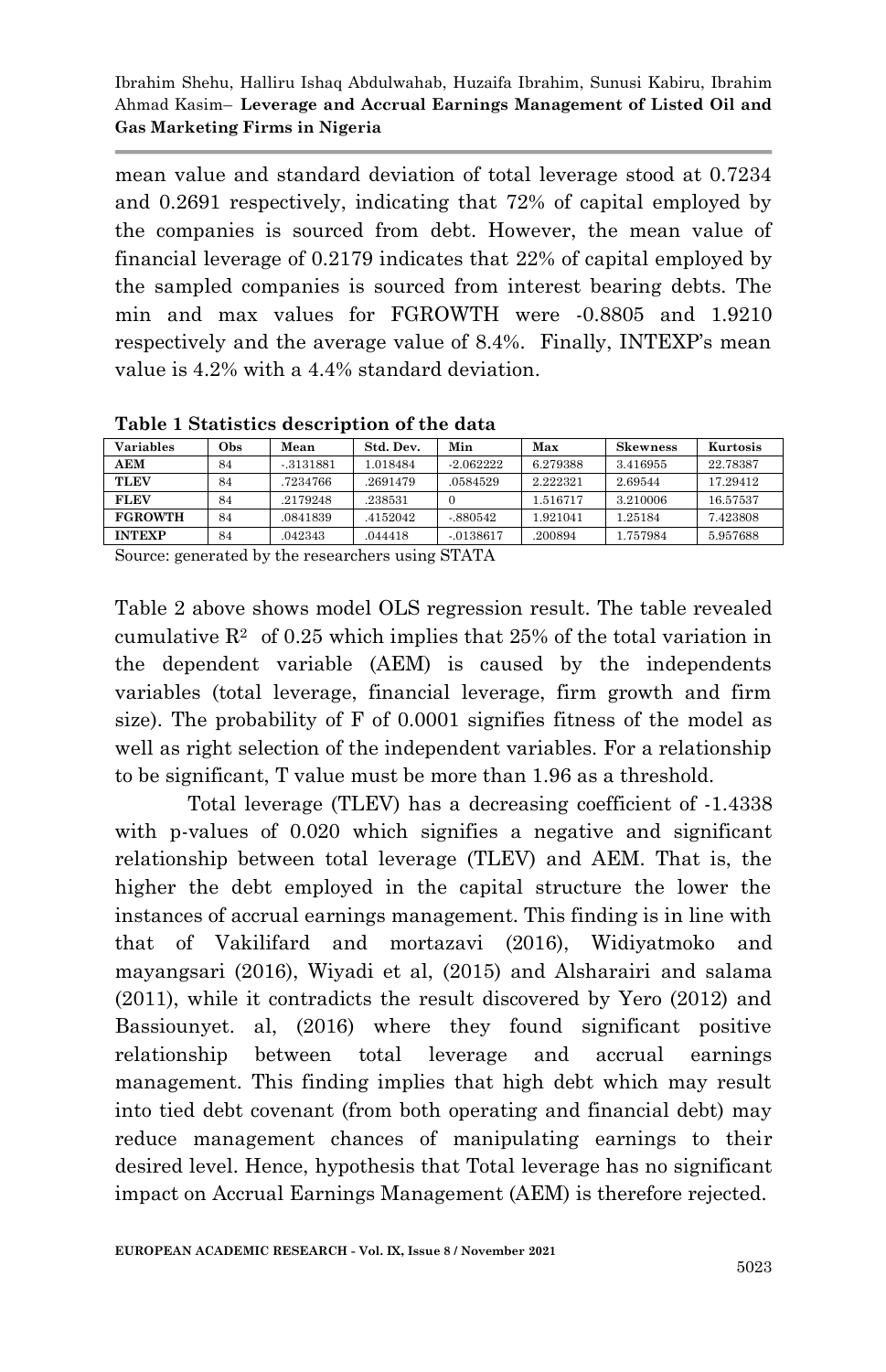However, table 3 reveals a positive coefficient of 1.623359 with pvalue of 0.027which indicate a positive and significant relationship between financial leverage (FLEV) and accrual earnings management at 5% level of significance. The direct relationship portrays that as the interest bearing debt increases the instances of earnings management increases. This positive relationship is what Usman and Yero (2012) established in their study though the impact was insignificant. On the other hand, Veronica (2015) found no relationship between financial leverage and accrual earnings management in Indonesia. Therefore, the hypothesis that financial leverage has no significant impact on Accrual Earnings Management (AEM) is rejected.

| <b>Variables</b> | Coef.       | $^{\mathsf{m}}$ | $p$ >/t/ |           |        |
|------------------|-------------|-----------------|----------|-----------|--------|
| <b>TLEV</b>      | $-1.433816$ | $-2.37$         | 0.020    | R-squared | 0.2542 |
| <b>FLEV</b>      | 1.623359    | 2.26            | 0.027    | Adj. R    | 0.2164 |
| <b>FGROWTH</b>   | $-1.161517$ | $-4.77$         | 0.000    |           |        |
| <b>INTEXP</b>    | $-6.152998$ | $-2.41$         | 0.018    | F(4, 79)  | 6.73   |
| <b>CONS</b>      | 7286915     | .87             | 0.065    | Prob. > F | 0.0001 |

**Table 2 outcome of the estimated model**

Source: generated by the researcher using STATA

#### **5. Conclusion**

This study investigates the influence of leverage on accrual earnings of oil and gas firms in Nigeria. The outcome of the study illustrates that total leverage (from both operating and financial such as creditors and other lenders) has power of mitigating management's behavior of earnings smoothing through GAAPs manipulation. Similarly, financial leverage has positive and significant relationship with accrual earnings management, that is, the management usually increases earnings upward to avoid debt covenant violation. However, the study has empirically proved debt-equity hypothesis which establishes a positive relationship between debt level and the reported earnings. Since earnings management is not a desired phenomenon in accounting, the users of accounting information, especially shareholders and tax authorities, should consider the level of leverage on whether or not to place reliance on the reported earnings.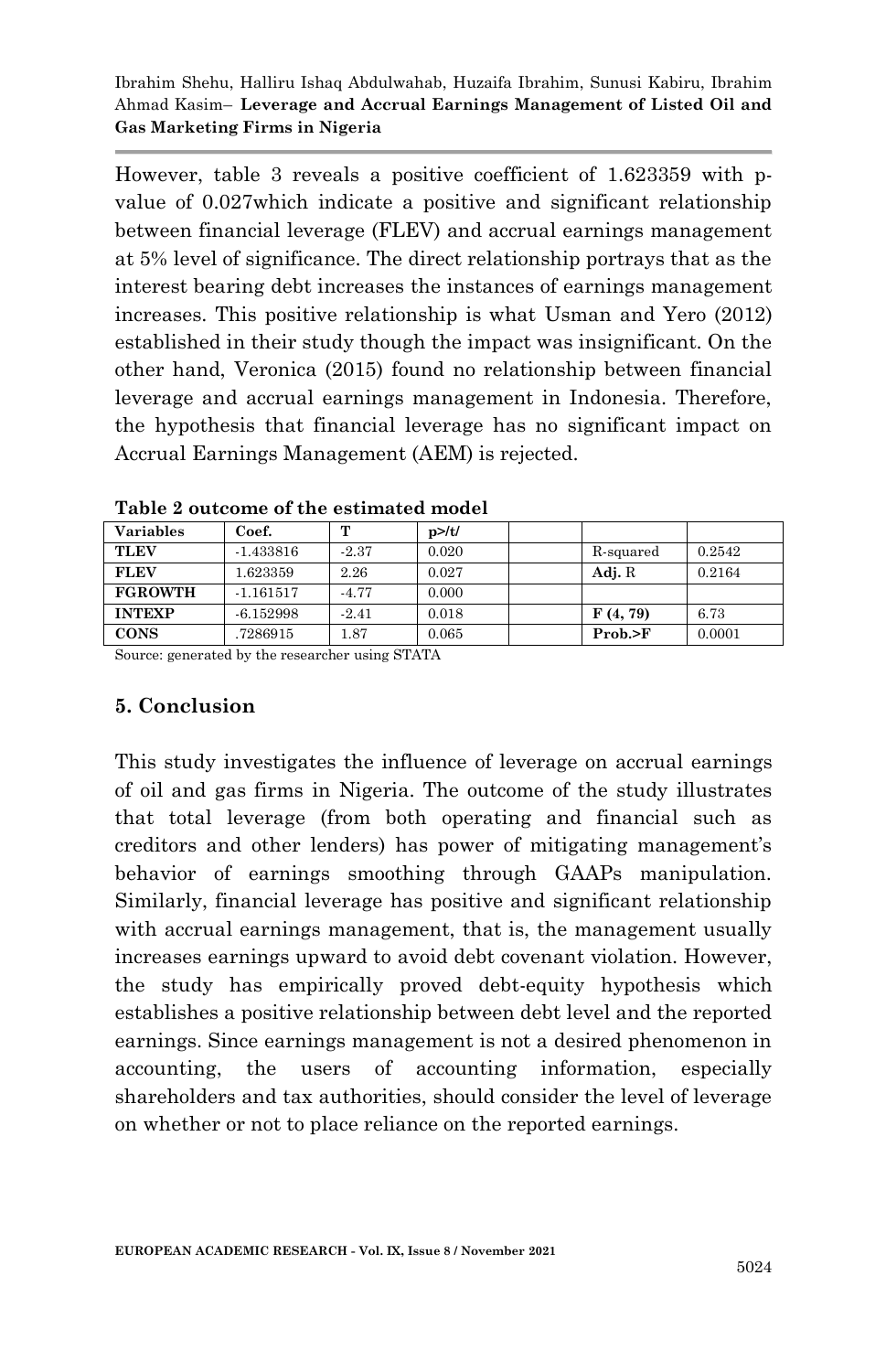#### **REFERENCES**

- 1. Afza, T., & Rashid, B. 2014. Opportunistic Earnings Management, Debt and Diversification: Empirical Evidence for Manufacturing Firms of Pakistan. *Science international*, 26(5), 2489-2494.
- 2. Alexander, N. & Hengky, 2017. Factors Affecting Earnings Management in the Indonesian Stock Exchange. *Journal of Finance and Banking Review, 2 (2),8 –14*
- 3. Alsharairi, M., and Salama, A., 2011. Does high leverage impact earnings management? evidence from non-cash mergers and acquisitions. *Journal of Financial and Economic Practice*, *12(1), 17–33.*
- 4. Anagnostopoulou, S.C., & Tsekrekos, A.E. 2016. The Effect of Financial Leverage on Real And Accrual-Based Earnings Management. *Accounting and Business Research,1-46*
- 5. Ardison, K.M.M., Martinez, A.L., & Galdi, F.C. 2012. The Effect of Leverage on Earnings Management in Brazil. *Advances in Scientific and Applied Accounting,* 5(3), 305-324,
- 6. Bassiouny, S., Soliman, M.M., & Ragab, A. 2016. The Impact of Firm Characteristics on Earnings Management: an Empirical Study on the Listed Firms in Egypt. *The Business and Management Review, 7(2), 91-101.*
- 7. Chukwenedu, O. S. 2013. Corporate Fraud in Nigeria- A Two Case Study Article. *International journal of research in management, 6, 9-22.*
- 8. Dechow, P.M., Sloan,R.G., & Sweeney,A.P. 1995. Detecting Earnings Management. *The Accounting Review, 70(2),193-225.*
- 9. Ge, W., and Kim, J. 2014. Real Earnings Management and the Cost of New Corporate Bond, *Journal of Business Research*, 67(4), 641-647.
- 10. Healy, P.M. 1985. The Effect of Bonus Schemes on Accounting Decisions. *Journal of Accounting and Economics,* 7(1985), 85-107.
- 11. Healy, P. M., & Wahlen, J. M. 1999. A Review Of The Earnings Management Literature and Its Implications For Standard Setting. *Accounting Horizons*, 3, 365–383.
- 12. Jones, J.J. 1991. Earnings Management During Import Relief Investigations. *Journal of Accounting Research. 29(2), 193-228.*
- 13. Lazzem, S., & Jilani, F. 2017. The Impact of Leverage on Accrual-Based Earnings Management: the Case of Listed French Firms. *Research in International Business and Finance.* http://dx.doi.org/doi:10.1016/j.ribaf.2017.07.103.
- 14. Llukani, T. 2013. Earnings Management And Firm Size: An Empirical Analyze In Albanian *Market. European Scientific Journal, 9 (16), 135-143.*
- 15. Mamedova, Z. I. 2008. The effects of leverage increases on real earnings management. *Erasmus university, Netherland, Working paper*.
- 16. Obeidat, M.I.S. 2016. Capital Structure Effect on the Practices of Earnings Management Phenomenon? The Evidence of Listed Firms in Abu Dhabi Securities Exchange. *Asian Journal of Finance & Accounting, 8(2), 171-193*
- 17. Omid, A.M. 2012. Type of Earnings Management and the Effects Debt Contracts, Future Earnings Growth Forecast and sales Growth: Evidence From Iran. *School of Doctoral Studies (European Union) Journal, 7-16*.
- 18. Pandey, I.M. 2005. *Financial Management 9th ed.* Vikas Publishing House PVT ltd
- 19. Parte-Esteban, L., & García, F. C. 2014. The influence of firm characteristics on earnings quality. *International Journal of Hospitality Management*, 42, 50–60
- 20. Racheal, J.A, Chelichi, I.F & Raymond, E.A. 2017. Leverage and Financial Performance: Evidence From Nigerian Food Production Firms, *European Journal of Research and Reflection in Management Sciences* 5(4)
- 21. Rahman, M., Moniruzzaman, M. & Sharif, J. 2013. Techniques, Motives and Controls of Earnings Management. *International Journal of Information Technology and Business Management, 11(1), 22-34*